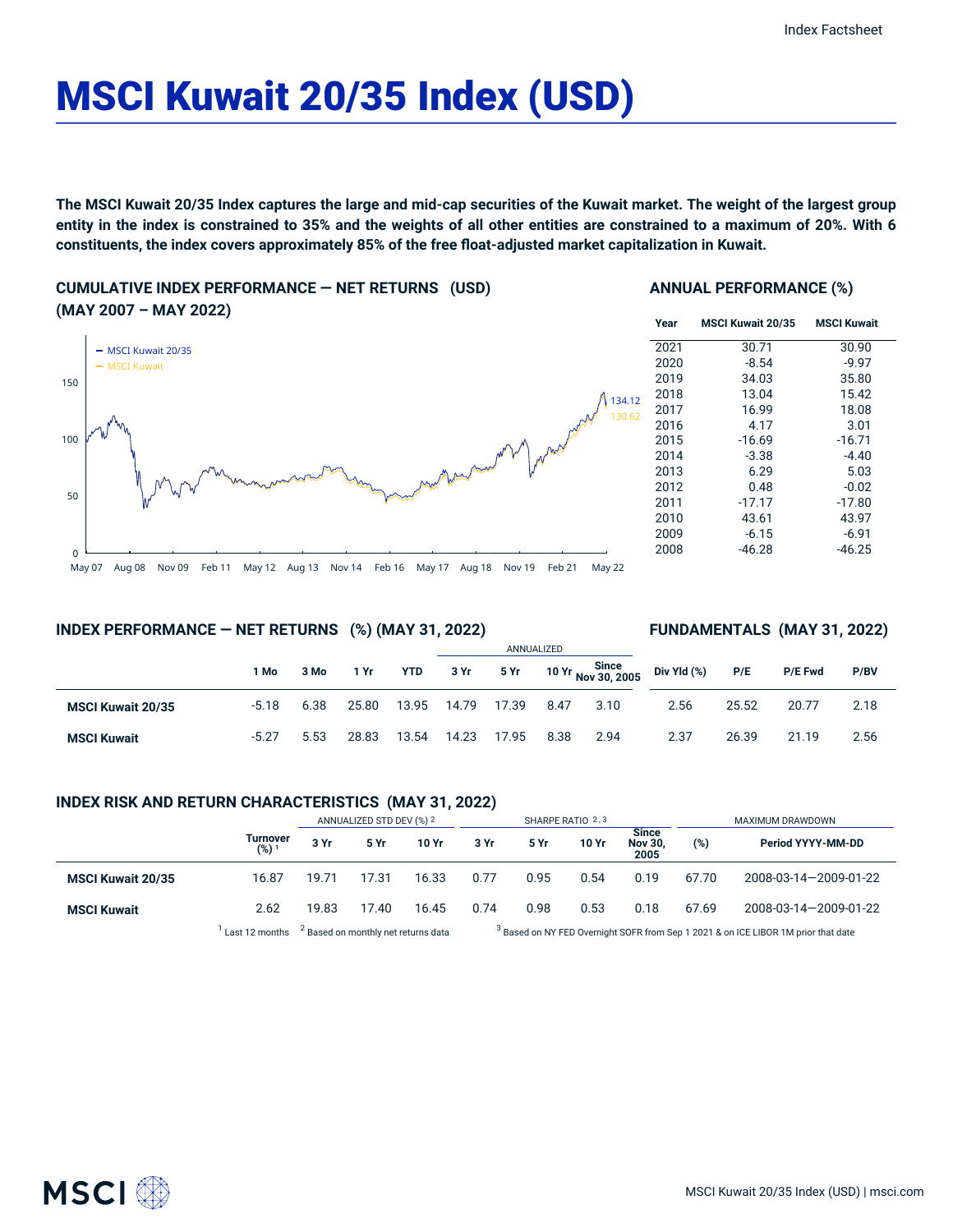# **INDEX CHARACTERISTICS**

| <b>MSCI Kuwait 20/35</b> |                               |  |  |  |
|--------------------------|-------------------------------|--|--|--|
| Number of                | 6                             |  |  |  |
| <b>Constituents</b>      |                               |  |  |  |
|                          | <b>Mkt Cap (USD Millions)</b> |  |  |  |
| Index                    | 54,451.20                     |  |  |  |
| Largest                  | 15.172.40                     |  |  |  |
| <b>Smallest</b>          | 2.165.06                      |  |  |  |
| Average                  | 9,075.20                      |  |  |  |
| <b>Median</b>            | 9.237.48                      |  |  |  |
|                          |                               |  |  |  |

# **TOP 6 CONSTITUENTS**

| <b>Sector</b>      | Index<br>$Wt.$ $(\%)$ | <b>Float Adj Mkt</b><br>Cap<br>(USD Billions) |                         |  |
|--------------------|-----------------------|-----------------------------------------------|-------------------------|--|
| <b>Financials</b>  | 27.86                 | 15.17                                         | NATIONAL BANK OF KUWAIT |  |
| <b>Industrials</b> | 18.74                 | 10.20                                         | <b>AGILITY</b>          |  |
| <b>Comm Srvcs</b>  | 17.68                 | 9.63                                          | MOBILE TELECOM CO       |  |
| <b>Financials</b>  | 16.25                 | 8.85                                          | KUWAIT FINANCE HOUSE    |  |
| <b>Real Estate</b> | 15.49                 | 8.44                                          | MABANEE CO SAKC         |  |
| <b>Financials</b>  | 3.98                  | 2.17                                          | <b>BOUBYAN BANK</b>     |  |
|                    | 100.00                | 54.45                                         | Total                   |  |
|                    |                       |                                               |                         |  |

# **SECTOR WEIGHTS**



Financials 48.09% Industrials 18.74% Communication Services 17.68%

Real Estate 15.49%

The MSCI Kuwait 20/35 Index was launched on Aug 27, 2019. Data prior to the launch date is back-tested test (i.e. calculations of how the index might have performed over<br>that time period had the index existed). There are f